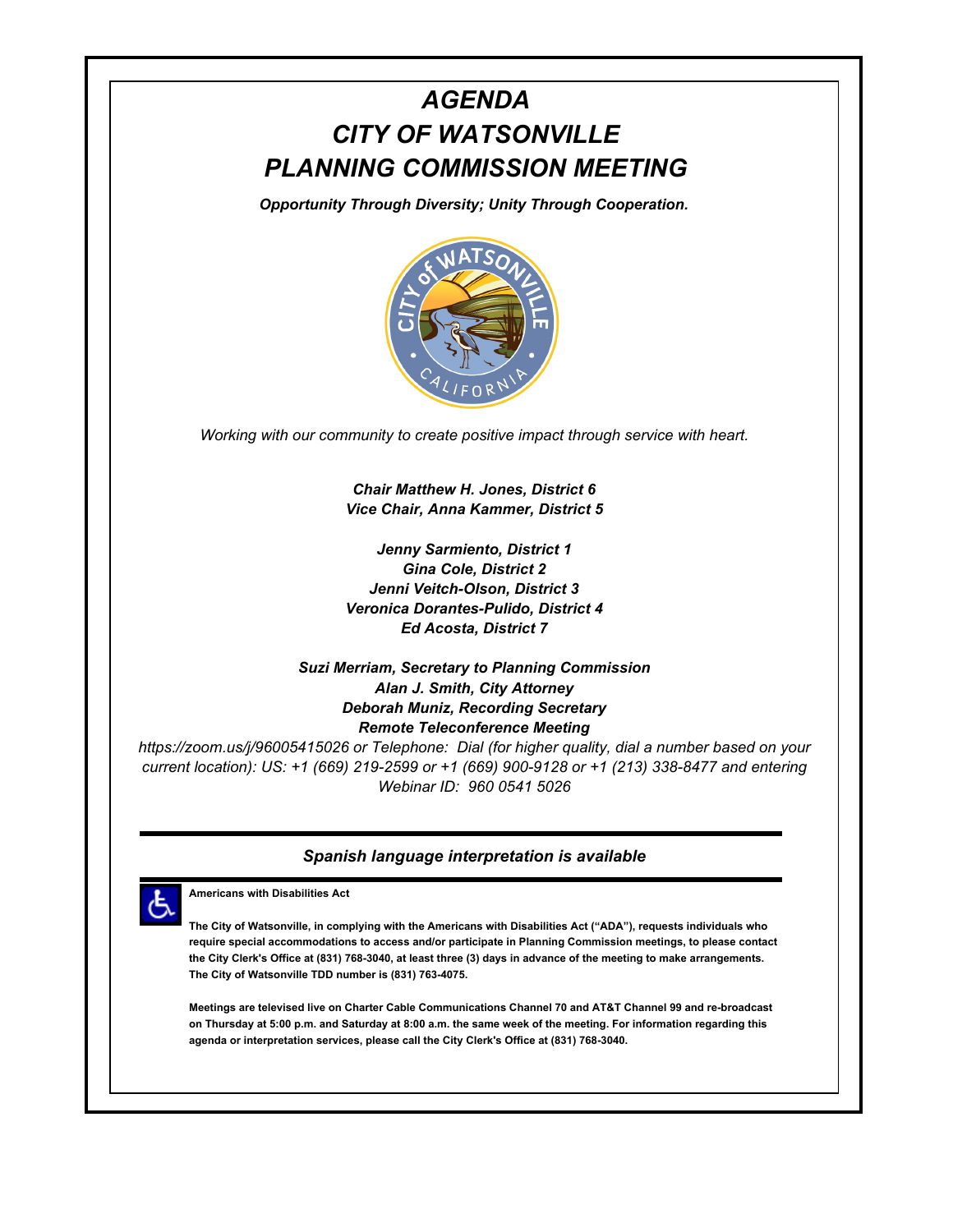## **Notice of Remote/Teleconferencing Meeting**

*This meeting is being held in accordance with the Brown Act as currently in effect under the State Emergency Services Act, the Governor's Emergency Declaration related to COVID-19, the Santa Cruz County Health Officer Extended and Modified Shelter in Place Orders, and the Governor's Executive Orders N-25-20 and N-29-20, that allows attendance by members of the Planning Commission, City Staff, and the public to participate and the Commission conduct the meeting by teleconference, video conference, or both.*

*HOW TO VIEW THE MEETING: There is no physical location from which members of the public may observe the meeting. Please view the meeting which is being televised on Channel 70 (Charter) and Channel 99 (AT&T) and video streamed at https://watsonville.legistar.com/Calendar.aspx*

*HOW TO PARTICIPATE BEFORE THE MEETING: Members of the public are encouraged to submit written comments through the Planning Commission portal at https://watsonville.legistar.com by clicking e-Comment or by emailing cdd@cityofwatsonville.org. All comments will be part of the meeting record. Emails received two hours*  before the meeting will not be uploaded to the Agenda and may not be seen by the Planning Commission or staff. *They will be added to the agenda the day after the meeting.*

*HOW TO PARTICIPATE DURING THE MEETING: Members of the public are encouraged to join the meeting through Zoom Webinar from their computer, tablet or smart phone at https://zoom.us/j/96005415026 or by telephone: Dial (for higher quality, dial a number based on your current location): US: +1 669 219 2599 or +1 669 900 9128 or +1 213 338 8477 and entering Webinar ID: 960 0541 5026.*

*You will be placed in the meeting as an attendee; when you are ready to make a public comment, if joining by*  computer audio, please click on the "Raise Hand" button and the Chair will unmute your microphone; and if joining by phone, please press \*9 on your keypad. You may also register to speak until two hours before the meeting at *https://watsonville.legistar.com/Calendar.aspx*

*The City of Watsonville, in complying with the American with Disabilities Act ("ADA"), requests individuals who*  require special accommodations to access and/or participate in Planning Commission meetings, to please contact *the City Clerk's Office at (831) 768-3040, at least three (3) business days before the scheduled meetings to ensure that the City can assist you.*

*Spanish interpretation services will be available through Zoom by toggling language audio options to the Spanish channel.*

*Servicios de interpretación en español estarán disponible en Zoom al elegir el botón "Spanish."*

## **1. ROLL CALL**

#### **2. PLEDGE OF ALLEGIANCE**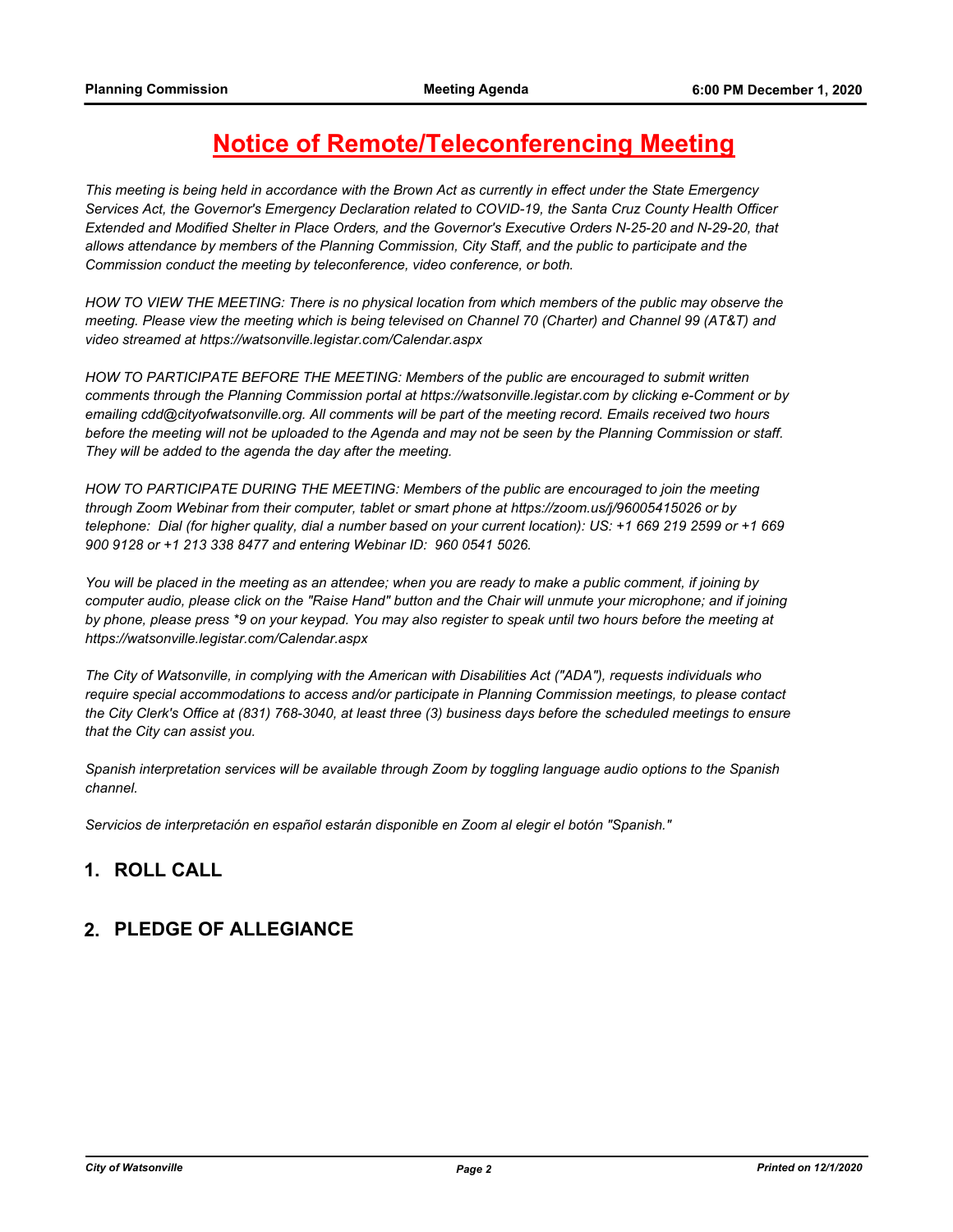#### **3. PRESENTATIONS AND ORAL COMMUNICATIONS**

*This time is set aside for members of the general public to address the Planning Commission on any item not on the Agenda, which is within the subject matter jurisdiction of the Planning Commission. No action or discussion shall be taken on any item presented except that any Commissioner may respond to statements made or questions asked, or may ask questions for clarification. All matters of an administrative nature will be referred to staff. All matters relating to Planning Commission will be noted in the minutes and may be scheduled for discussion at a future meeting or referred to staff for clarification and report. Any Commissioner may place matters brought up under Oral Communications on a future agenda. ALL SPEAKERS ARE ASKED TO FILL OUT A CARD & LEAVE IT AT THE PODIUM, ANNOUNCE THEIR NAME AND ADDRESS IN ORDER TO OBTAIN AN ACCURATE RECORD FOR THE MINUTES.*

## **A.** [PRESENTATION TO PLANNING COMMISSION ON INFORMATION](http://watsonville.legistar.com/gateway.aspx?m=l&id=/matter.aspx?key=3520)  AVAILABLE TO THE PLANNING COMMISSION

## **4. PUBLIC HEARINGS**

**A.** [AN APPLICATION FOR A SPECIAL USE PERMIT WITH DESIGN REVIEW,](http://watsonville.legistar.com/gateway.aspx?m=l&id=/matter.aspx?key=3484)  LOT CONSOLIDATION AND ENVIRONMENTAL REVIEW (APPLICATION NO. 7) TO ALLOW CONSTRUCTION OF A NEW 9,884± SQUARE FOOT AUTOMOTIVE RESTORATION SHOP LOCATED AT 140 GROVE STREET (APN 017-252-25 & -26), FILED BY RON GORDON, APPLICANT, ON BEHALF OF HANK WEMPE, PROPERTY OWNER

[140 Grove Street - Report](http://watsonville.legistar.com/gateway.aspx?M=F&ID=2bfe7306-cee0-4450-830d-d12fa9e59361.pdf) [Attachment 1 - Plan Set Dated February 25, 2020](http://watsonville.legistar.com/gateway.aspx?M=F&ID=dd978903-a873-43e5-8fdf-ab41cf2a1ae0.pdf) [Attachment 2 - Lot Consolidation Plot Map & Legal Descriptions](http://watsonville.legistar.com/gateway.aspx?M=F&ID=862b3c70-cd0b-4767-a60c-6423872717a3.pdf) [140 Grove Street - Resolution & Exhibits ABC](http://watsonville.legistar.com/gateway.aspx?M=F&ID=4346e613-0637-4c0b-ac67-e135664fe014.pdf) [Public Comments](http://watsonville.legistar.com/gateway.aspx?M=F&ID=8126dec0-8c33-48e3-9519-acfedd2c92cb.pdf) *Attachments:*

- 1) Staff Report
- 2) Planning Commission Clarifying & Technical Questions
- 3) Applicant Presentation
- 4) Planning Commission Clarifying & Technical Questions
- 5) Public Hearing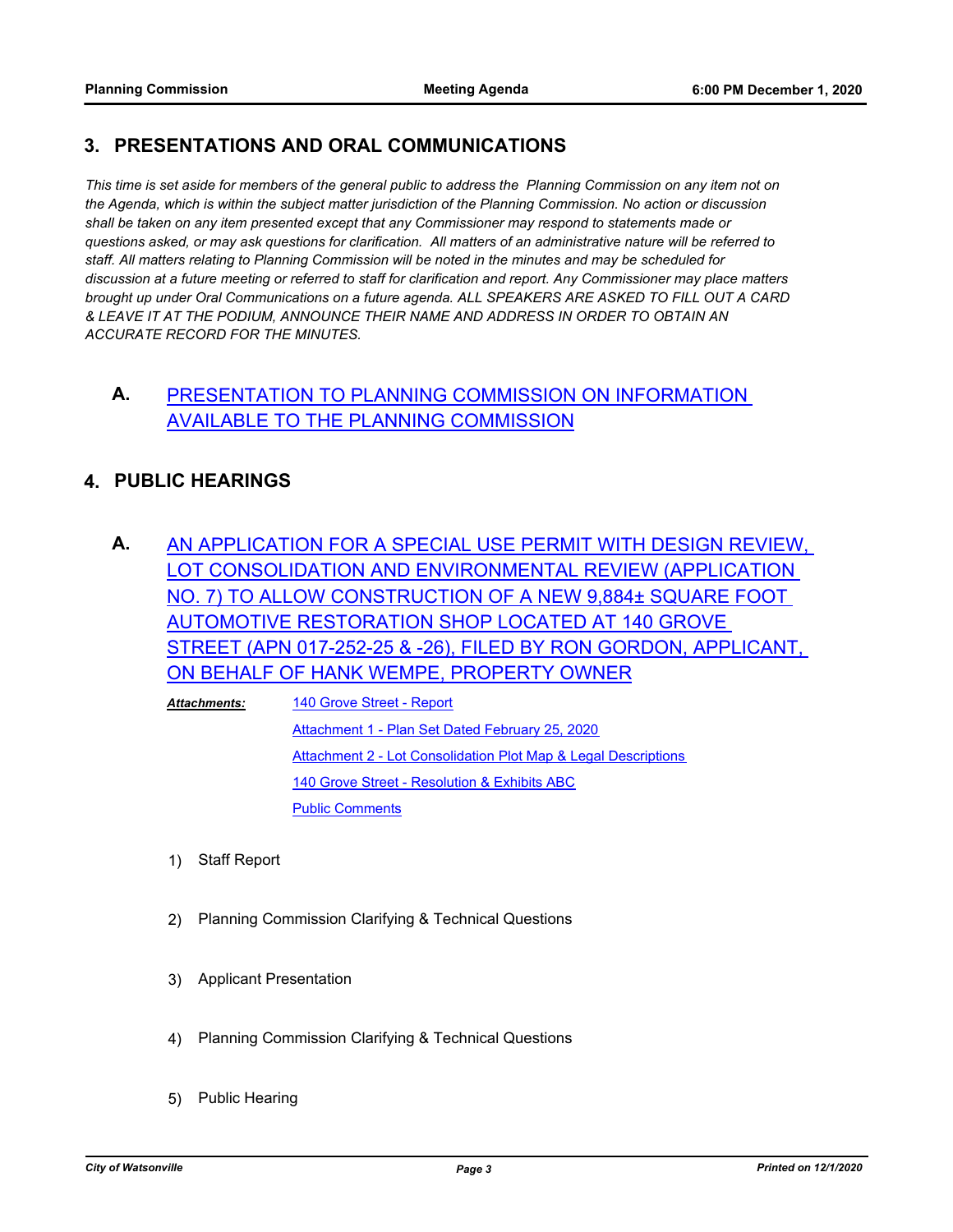- 6) Appropriate Motion(s)
- 7) Deliberation
- 8) Chair Calls for a Vote on Motion(s)

## **B.** RECOMMENDATION TO CITY COUNCIL ON AN AMENDMENT TO CHAPTER 12.A ENVIRONMENTAL AND PUBLIC SAFETY OF THE [WATSONVILLE 2005 GENERAL PLAN TO INCORPORATE THE LOCAL](http://watsonville.legistar.com/gateway.aspx?m=l&id=/matter.aspx?key=3485)  HAZARD MITIGATION PLAN BY REFERENCE INTO THE PUBLIC SAFETY ELEMENT OF THE GENERAL PLAN

[Local Hazard Mitigation Plan Amendment- Report](http://watsonville.legistar.com/gateway.aspx?M=F&ID=d2e82d0e-9472-4707-a619-1c3f3f342cdb.doc) [Attachment 1 - LHMP Elements A-E](http://watsonville.legistar.com/gateway.aspx?M=F&ID=731b2a87-9fdd-4de7-8cec-317132e733ae.pdf) **[Attachment 2 - CalOES Approval Letter](http://watsonville.legistar.com/gateway.aspx?M=F&ID=4c79bfb0-8748-4e15-b28e-7ece0f1cbf37.pdf)** [Attachment 3 - FEMA Region IX Approval Letter](http://watsonville.legistar.com/gateway.aspx?M=F&ID=8f29362d-0732-438a-9448-7876c9491dc2.pdf) [Attachment 4 - Chapter 12 \(Public Safety Element\) of General Plan](http://watsonville.legistar.com/gateway.aspx?M=F&ID=4b4d0040-fa4b-4196-abc4-3a1501427bc2.pdf) [Local Hazard Mitigation Plan Amendment- Resolution](http://watsonville.legistar.com/gateway.aspx?M=F&ID=b37d3236-7fdf-476f-ba61-d9b4359048ee.docx) *Attachments:*

- 1) Staff Report
- 2) Planning Commission Clarifying & Technical Questions
- 3) Public Hearing
- 4) Appropriate Motion(s)
- 5) Deliberation
- 6) Chair Calls for a Vote on Motion(s)

#### **5. REPORT OF THE SECRETARY**

#### **6. ADJOURNMENT**